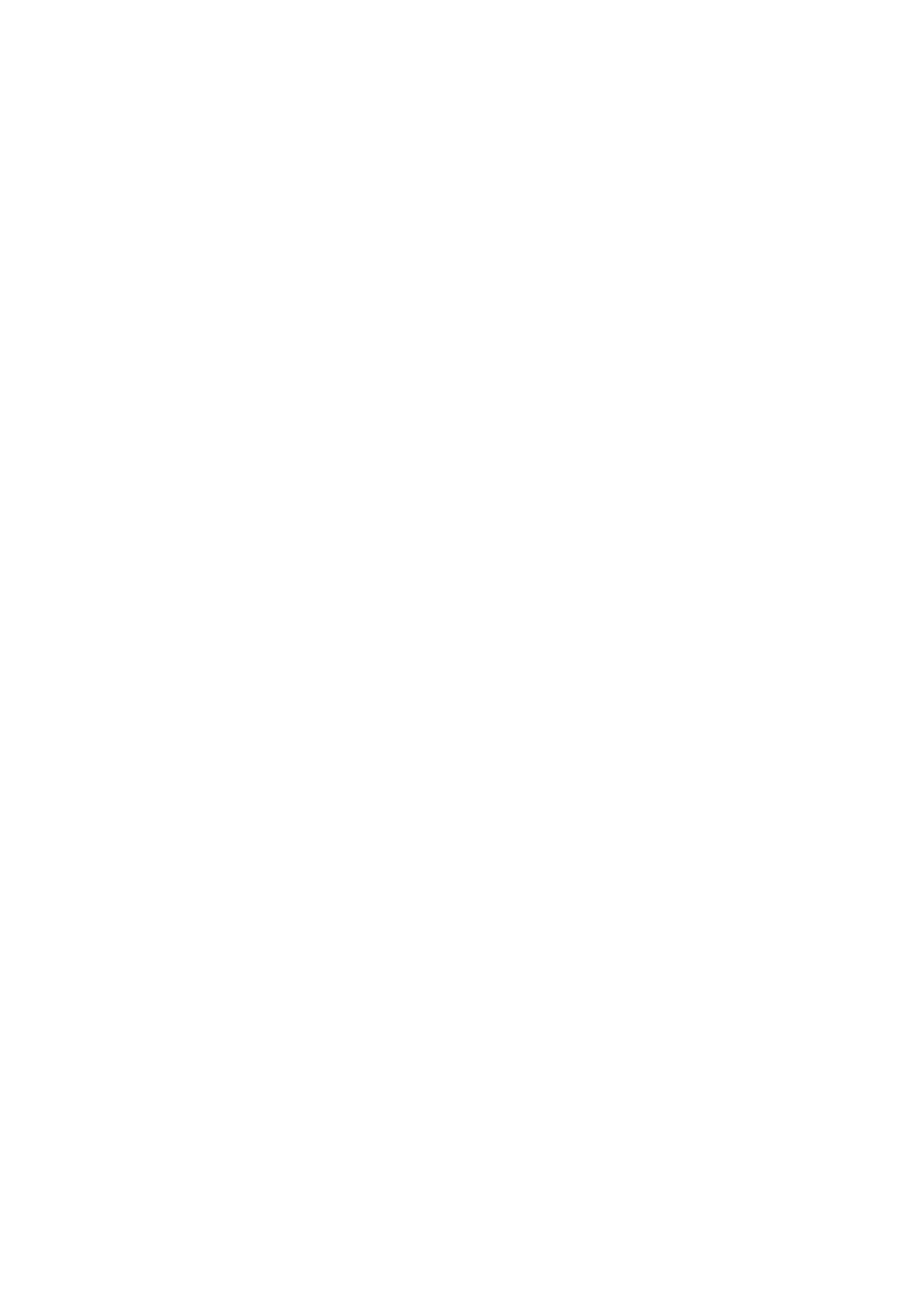Please note that this meeting will be webcast and members of the press and public are encouraged to view the proceedings via this method due to COVID-19 restrictions. Those wishing to attend the meeting in person must provide evidence of a negative Lateral Flow Test on arrival and wear a face mask at all times, including while seated in the public gallery on the second floor of the Town Hall. To view the webcast click [here](https://modgov.lbbd.gov.uk/internet/ieListMeetings.aspx?CId=179&Year=0) and select the relevant meeting (the weblink will be available at least 24-hours before the meeting).

#### **AGENDA**

#### **1. Apologies for Absence**

#### **2. Declaration of Members' Interests**

In accordance with the Council's Constitution, Members are asked to declare any interest they may have in any matter which is to be considered at this meeting.

- **3. Minutes - To confirm as correct the minutes of the meeting held on 24 November 2021 (Pages 3 - 9)**
- **4. Minutes of Sub-Committees - To note the minutes of the JNC Appointments, Salaries and Structures Panel held on 3 and 13 December 2021 (Pages 11 - 13)**
- **5. Leader's Statement**

The Leader will present his statement.

#### **6. Appointments**

The Labour Group Secretary will announce any nominations to fill vacant positions on Council committees or other bodies.

- **7. BAD Youth Forum Annual Report 2021 (Pages 15 - 41)**
- **8. Appointment of Church Representative (Roman Catholic) and Parent Governor (Secondary) Representative to the Overview and Scrutiny Committee (Pages 43 - 44)**
- **9. Appointment to the Health and Wellbeing Board (Pages 45 - 46)**
- **10. Council Tax Support Scheme 2022/23 (Pages 47 - 64)**
- **11. LBBD Statement of Licensing Policy 2022-2027 (Pages 65 - 151)**
- **12. Polling Districts and Polling Places Review 2022 (Pages 153 - 209)**
- **13. Motions**